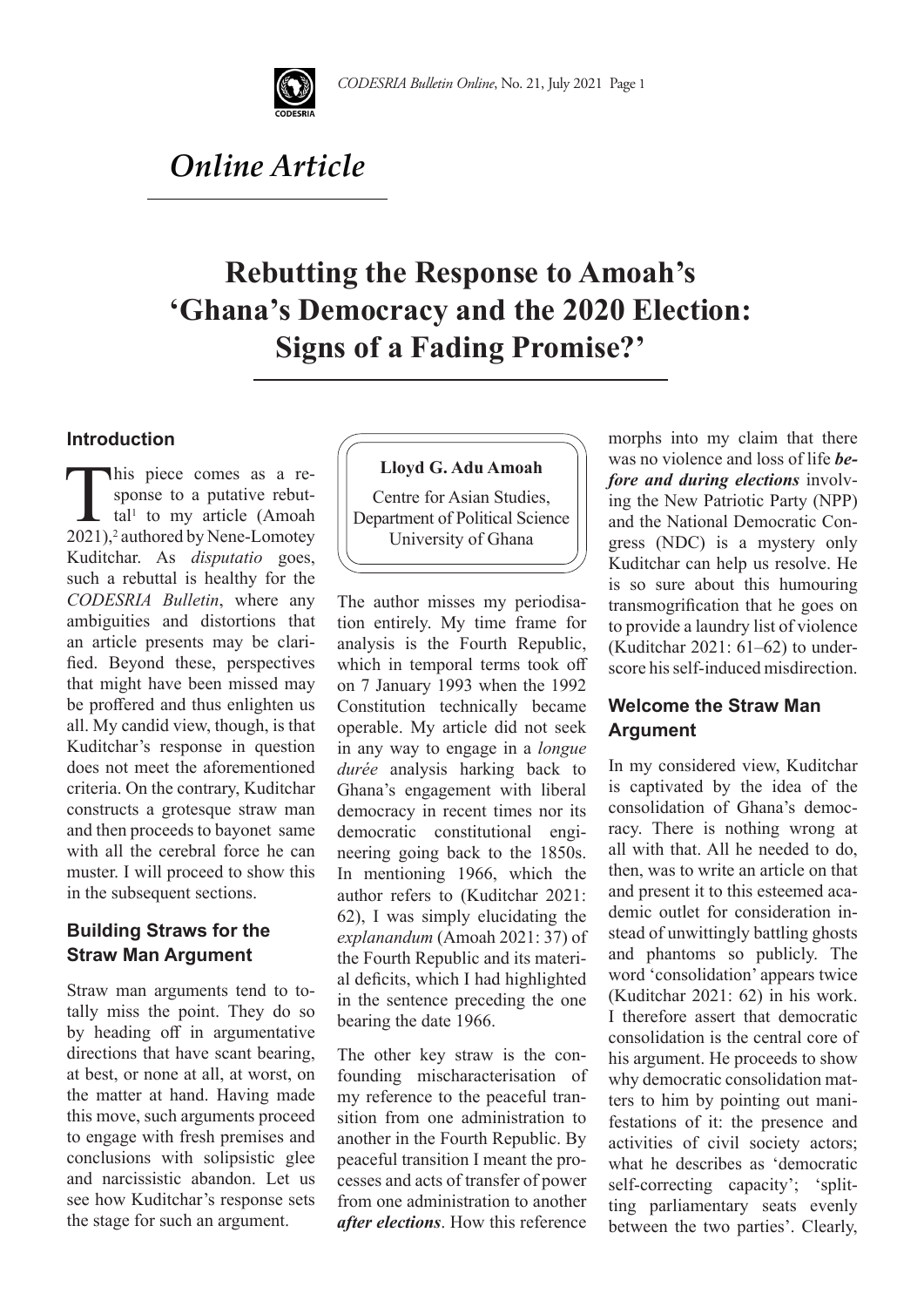this is the gravamen of his piece to which he gives his best intellectual shots alas and to which he should have stuck.

#### **Inattention and Contradictions**

Attacking the Straw Man meant that when Kuditchar attempts to tackle my claim that the Ghanaian Fourth Republic may not be living up to its material rationale (on account of pervasive partisanship and, with it, the winner-takes-all phenomenon) he is blissfully inattentive and masterfully contradictory. Kuditchar happily cites an Afrobarometer study indicating that 79 per cent of Ghanaians are willing to honour their tax obligations to the state even though 61 per cent do not know what the revenue raised is used for. He utilises this point to indicate that Ghanaians still maintain fiduciary trust in the Ghanaian state. In an intriguingly contradictory statement, Kuditchar, before laying down the fiduciary argument, confirms the material deficit charge (which 61 per cent of Ghanaians affirm) that I lay against the Fourth Republic. Hear him: 'This finding suggests … unmet material needs may be a source of frustration to the electorate' (Kuditchar 2021: 62). One would have thought that he also would be worried that 61 per cent of Ghanaians surveyed have no idea where their money is going, which I raised in my article to underscore the elusive realisation of the material rationale. One has to be truly inattentive to miss this. It seems to point to a classic case of talking from both sides of one's mouth. To be clear, though, my article did not question the Ghanaian state's developmentalist role. On the contrary, it took issue with the seeming absence of developmentoriented politicos under the Fourth Republic.

Kuditchar attempts to clobber my argument about pervasive partisanship and makes a hash of it. His mode of attack is to lean on Chazan (1982) and Boahen (1996) to claim that the party duopoly in Ghana<sup>3</sup> has effectively exorcised ethnopartisanship. This claim definitely is open to debate (Sefa-Nyako 2020; Arthur 2009; Graham and Faanu 2017) that argues against the seemingly indubitable conviction Kuditchar has of partisanship's apparent exorcism. I invite Kuditchar to see the parties as the new tribe to which some Ghanaians are totally beholden; this is the point I tried to put across in my article. At the time of writing this piece, the horrors of this neotribalism have played out once again. An NPP activist, Ibrahim Mohammed, has been brutally murdered, allegedly by his own party members, for daring to criticise the ruling government on social media.4

Regarding my analysis of the winner-takes-all syndrome, Kuditchar (2021: 63) labels it a 'suggestion'. This is actually, contrary to his assertion, an empirical fact about which the same Ghana Center for Democratic Development (CDD-Ghana) that Kuditchar quotes liberally in his response was concerned enough to write about.<sup>5</sup> It will be useful to quote two notable Ghanaian scholars linked to the CDD-Ghana and their take on this (Gyimah-Boadi and Prempeh 2012: 101):

> Ghanaian democracy is far messier than is typically portrayed; it has been described as 'factional,' 'venomous,' and 'acrimonious.' Political contestation between the NPP and NDC rarely focuses on principled policy-based disagreement over concrete issues. Personal attacks and ad hominem accusations are more common. Ev

ery matter of significant public interest or controversy, even the fratricidal killing of a local chief, is seized upon by the two rival parties and turned into an occasion for political grandstanding and gamesmanship. Underlying this increasingly incendiary tone of contemporary Ghanaian politics is *the winner- takes-all*, zero-sum character of the country's political system. (emphasis mine)

### **Conclusion**

It is instructive that Kuditchar points to what he describes as 'the democratic social contract enshrined in the 1992 Constitution'. If he were paying attention to the literature on social contract theory it would be clear to him that enshrinement is not enough, nor are pious platitudes. No wonder this theory has been subjected to bruising critique on account of its descriptive (not normative) aspects in Afro-modern political thought (Mills 1997). The upshot of this is that facile moves encapsulated in so-called periodic self-correction artifices, of which Kuditchar seems enamoured, may not lead to the kind of social justice Ghanaians deserve. As the practice of democracy in Ghana approaches its thirty-year mark (a generation) in 2023, the choice is stark: to raise substantive or, instead, peripheral questions to address its shortcomings. I chose the former.

#### **Notes**

- 1. https://www.codesria.org/spip. php?article3187&lang=en.
- 2. https://www.codesria.org/spip. php?article3139&lang=en.
- 3. To be sure, the 1992 Constitution outlaws ethnopolitics under Article 55(4). The Political Parties Act, 2000 (Act 574), Section 9 underscores this. But there are the laws and then there is reality.
- 4. https://www.myjoyonline.com/ social-media-reacts-to-death-ofactivist-protest-in-ejura/